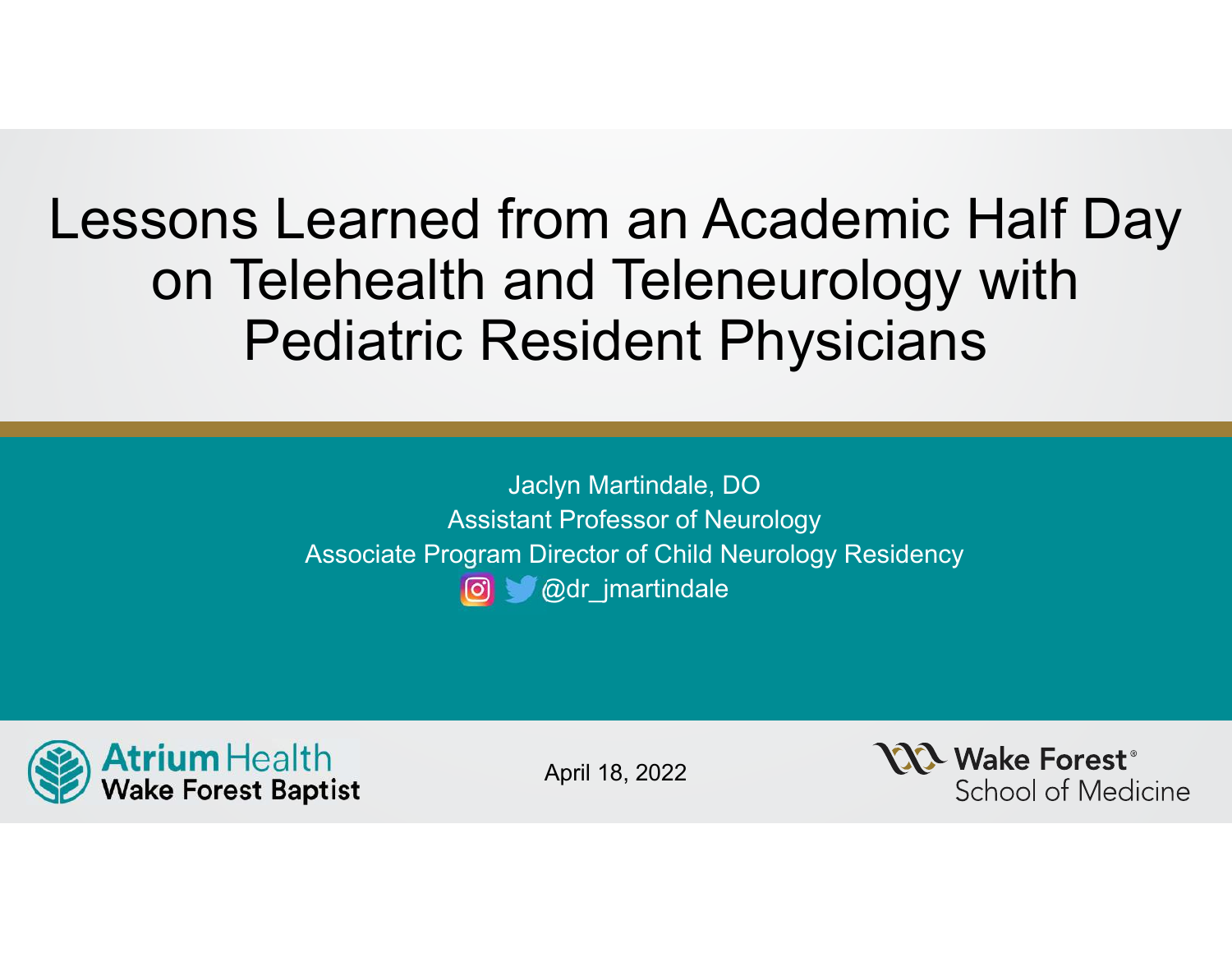# **The Problem**



- Insufficient familiarity with virtual platform
- Need to conduct effective evaluation
- Need to deliver compassionate care virtually





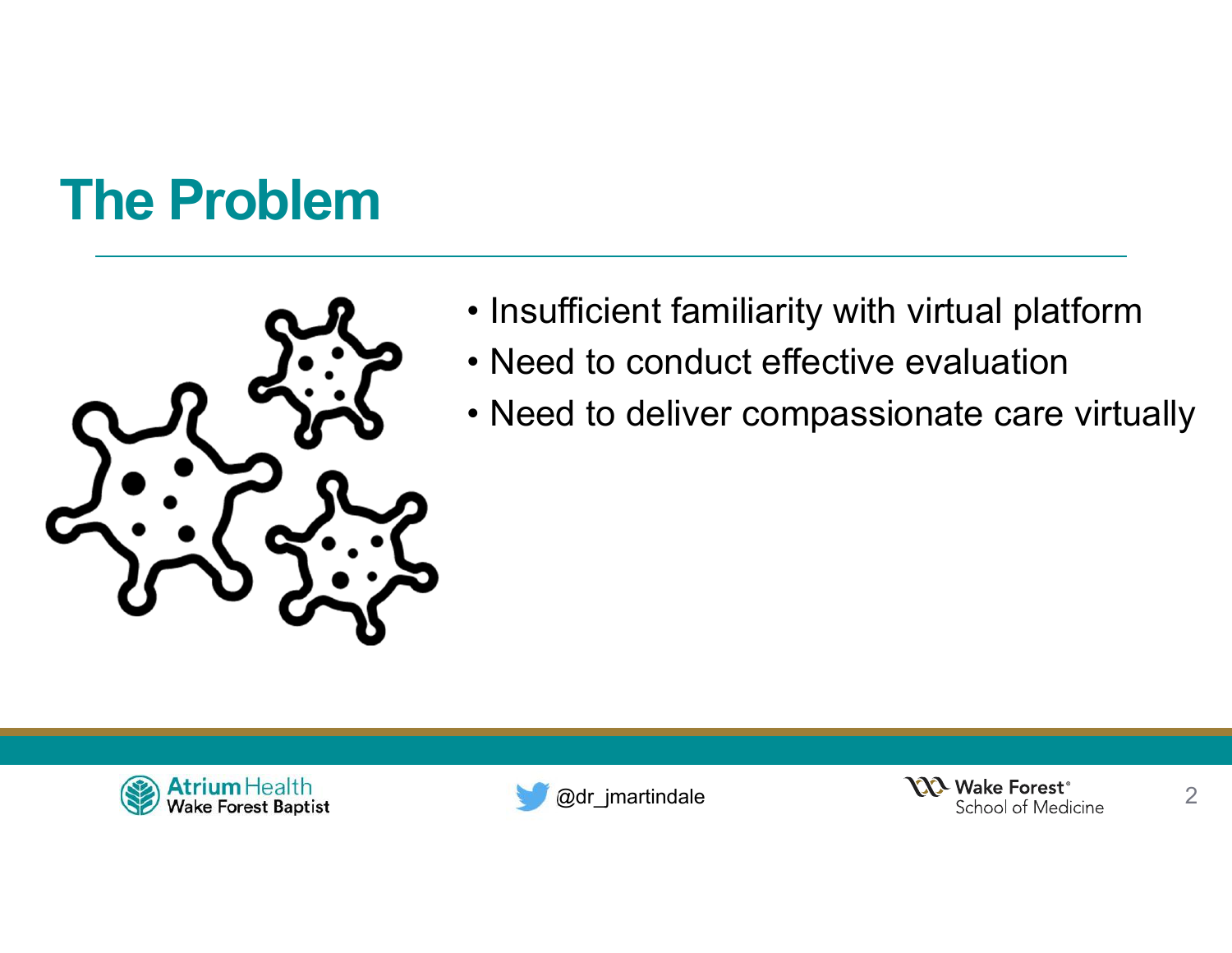## **The Problem**









Combat neurophobia Adapt clinical skills Facilitate discussion &

engagement

Teaching virtually





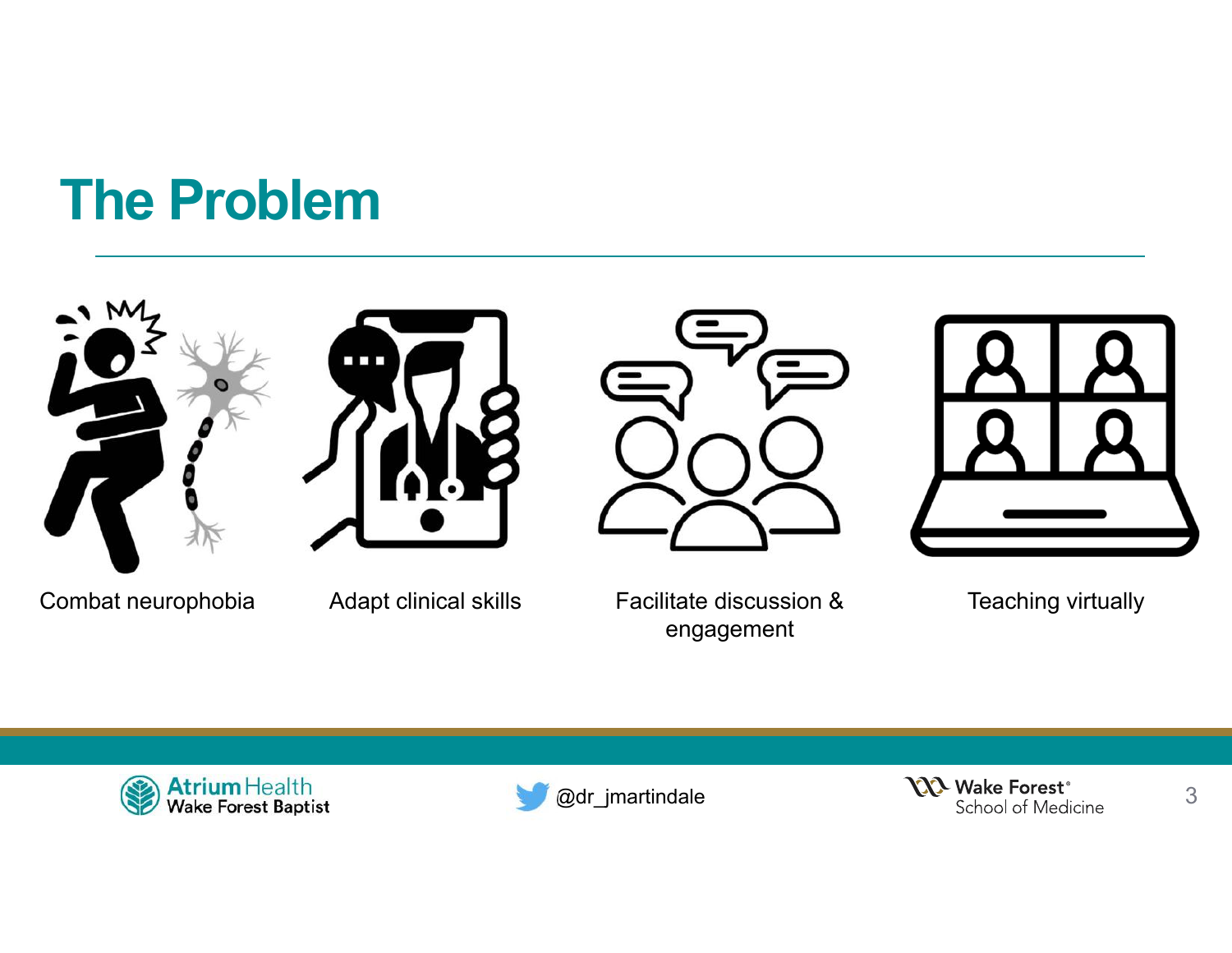# **Program Objectives**

- 1. Discuss the advantages and limitations of telehealth in the pediatric population
- 2. Adapt to common challenges during the telehealth visit
- 3. Deliver an age-appropriate neurological examination virtually







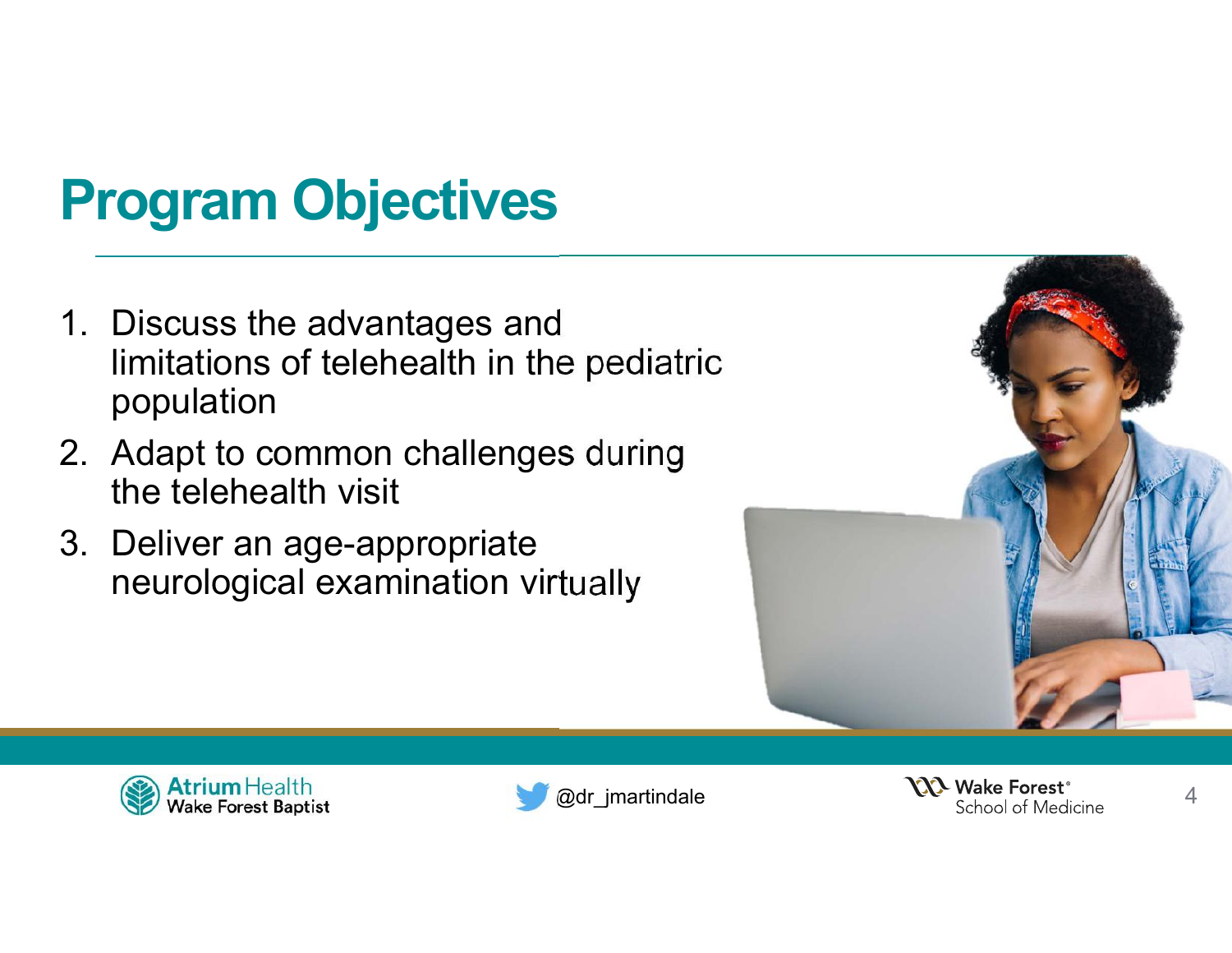### **Program Description**

### **3 hour session**







 $\checkmark$  Advantages  $\checkmark$  Disadvantages  $\checkmark$  Adaptations to

challenges

**groups**



**Teleneurology introduction**

**Teleneurology cases in breakout groups**

 $000<sub>o</sub>$ 



**Teleneurology case review**





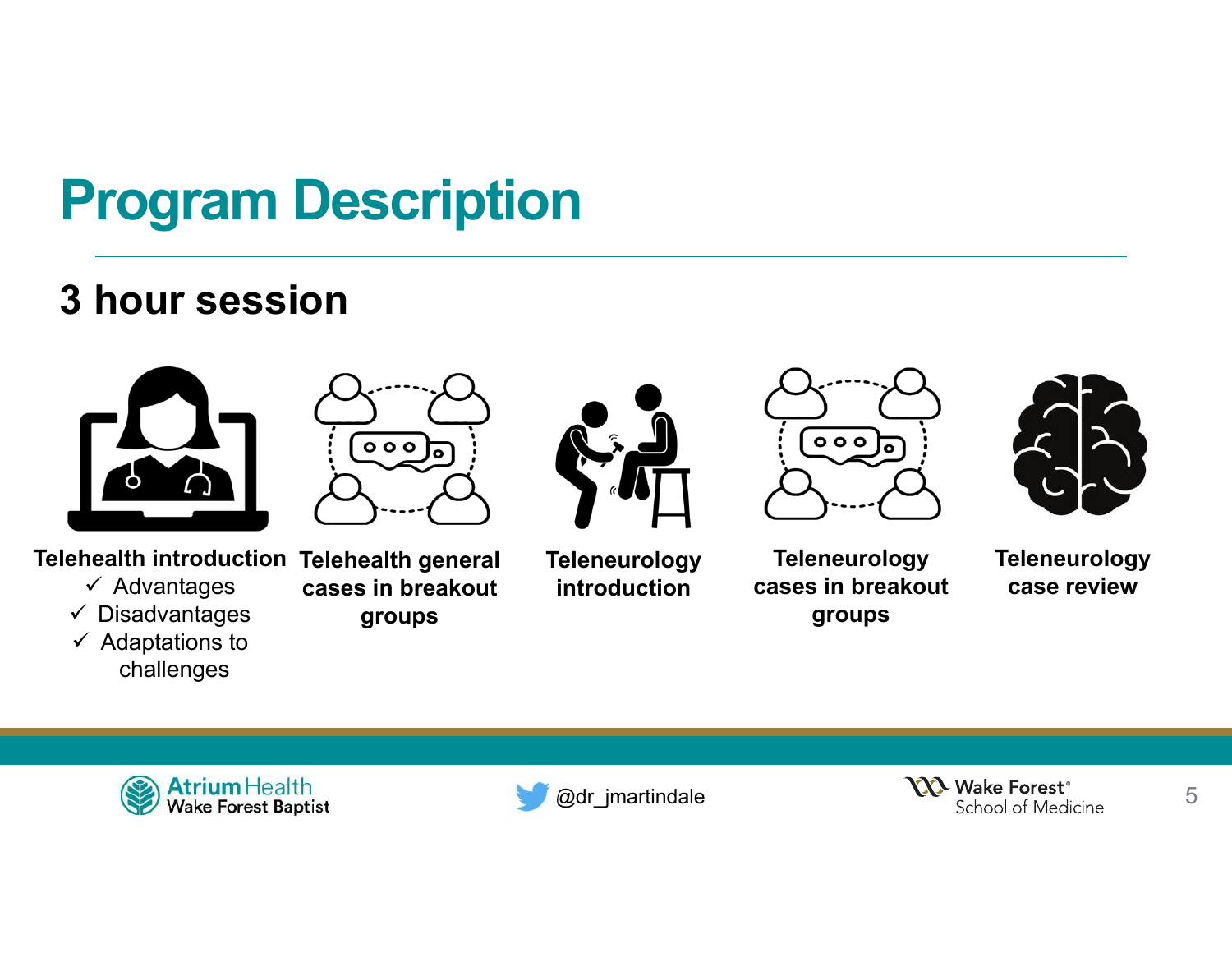# **Program Description**



#### **Each group**

- •Resident & attending moderator
- •1 general telehealth case
- •2 neurology telehealth cases

#### **Each case**

•

- •Focused on specific aspect of exam
- Board relevant cases
- •Clinical exam adaptations by age & modality
- • Treatment considerations (including appropriateness for telehealth)





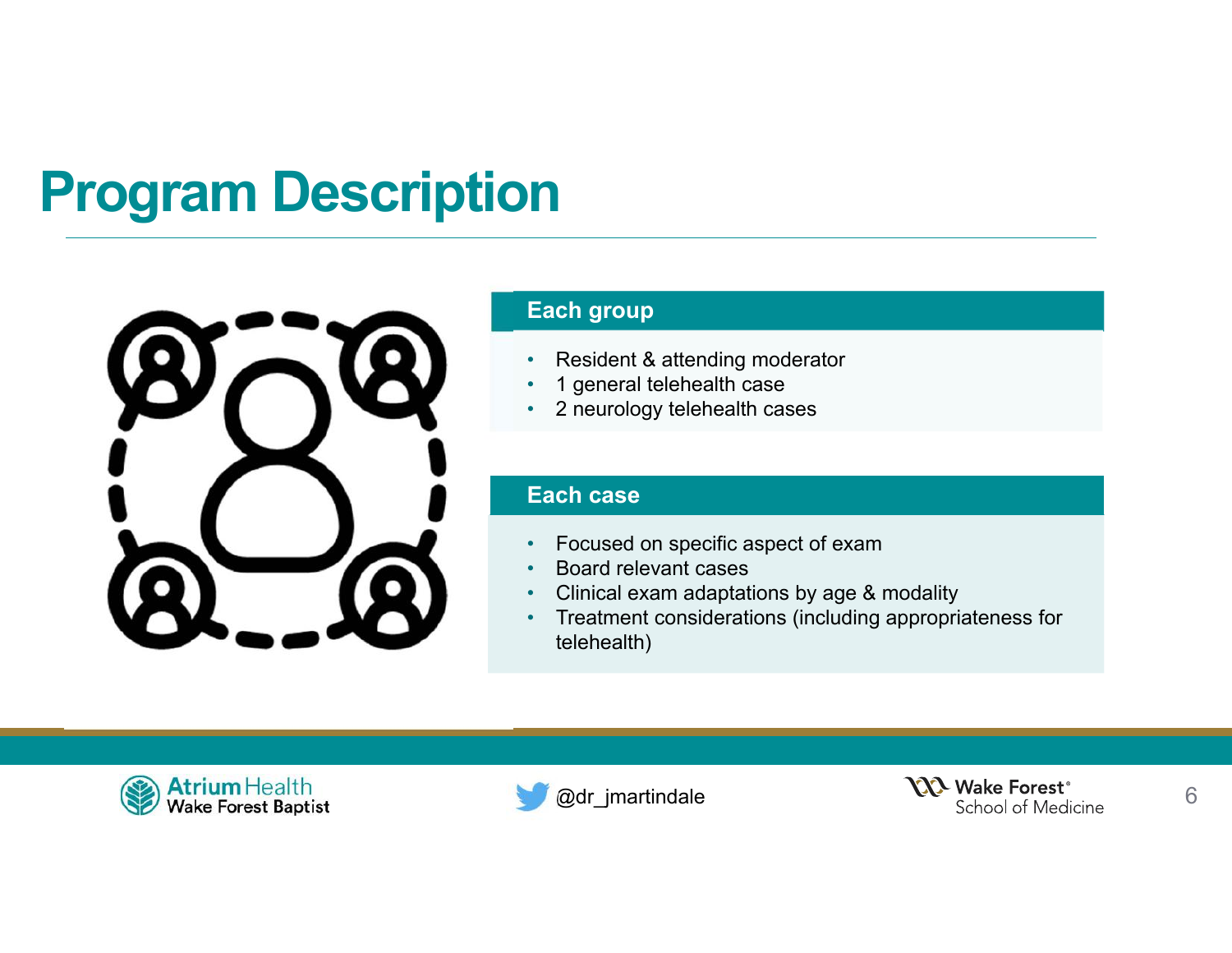# **Program Description**

Example Case Concepts:

- Infantile reflexes
- Cerebral palsy
- Developmental progression





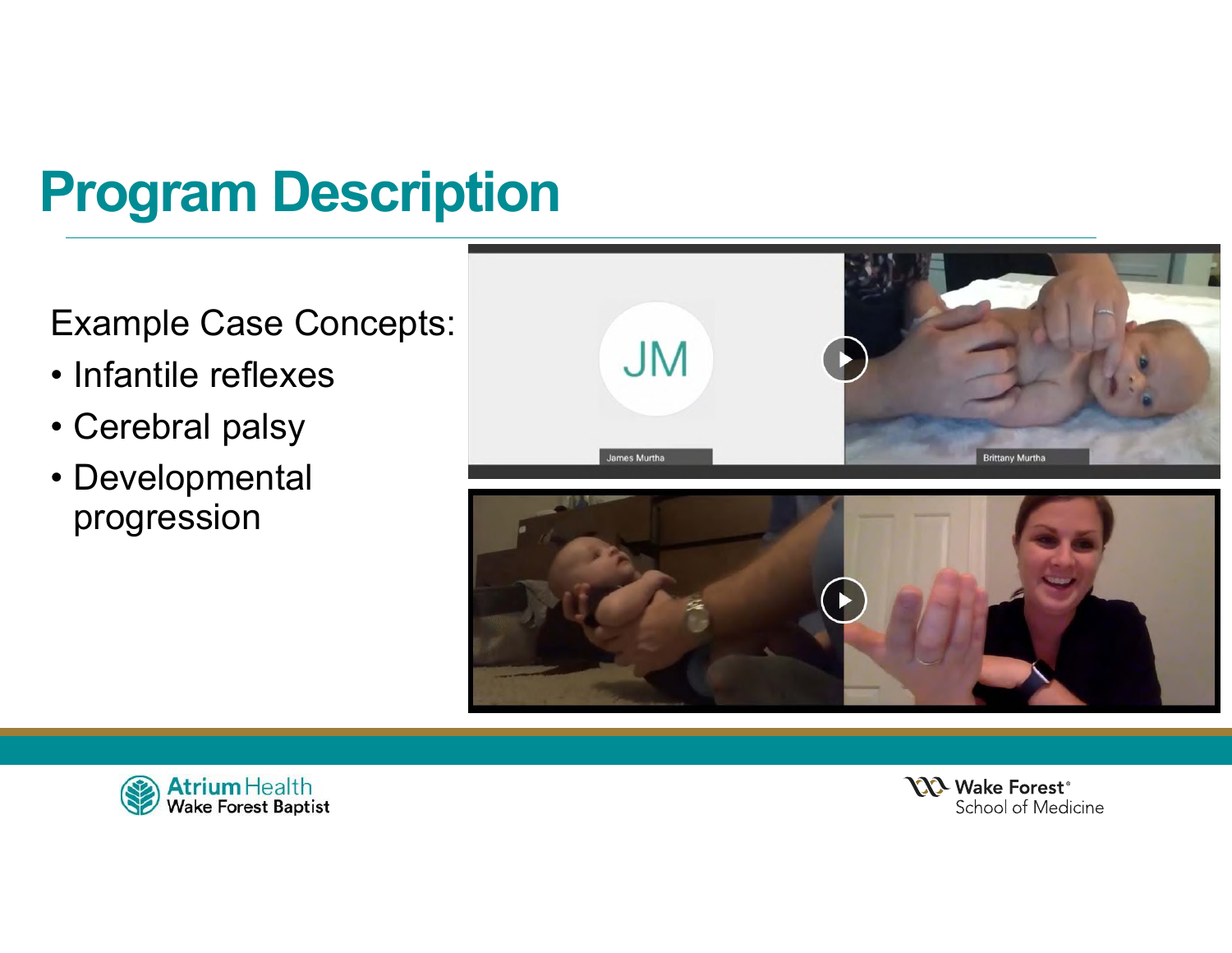## **Post-AHD Assessment**



56% response rate

Content deliveredEffectiveness of contentHelpful for board prep Using material in practice Small group interactions Neurologist moderators Video demonstrationsTelehealth focus





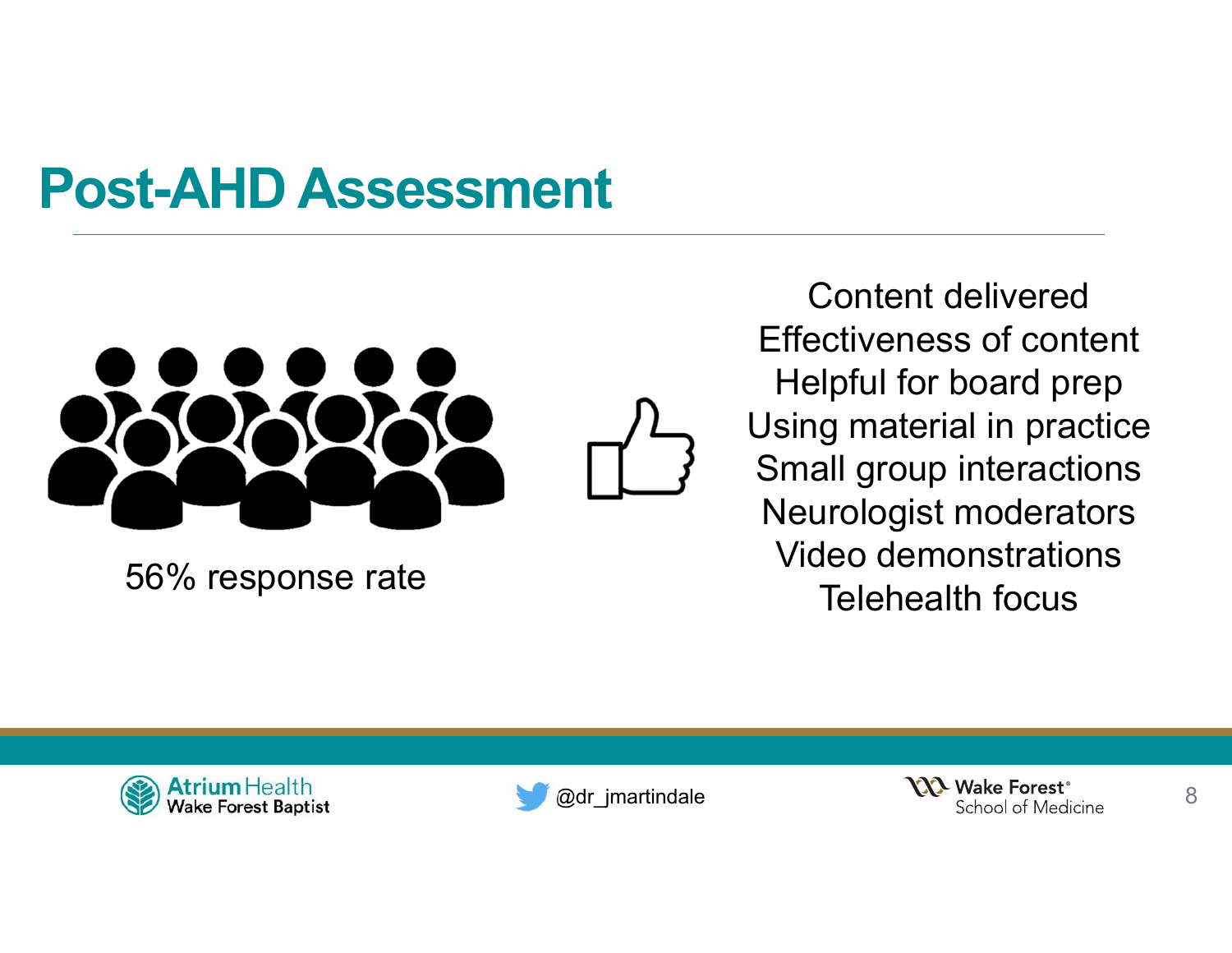# **Lessons Learned**

- $\checkmark$  Virtual small group discussions were effective & successful
- Less "lecture" & more active learning
- $\checkmark$  Less cases with more discussion time
- $\checkmark$  Cases with built in breaks